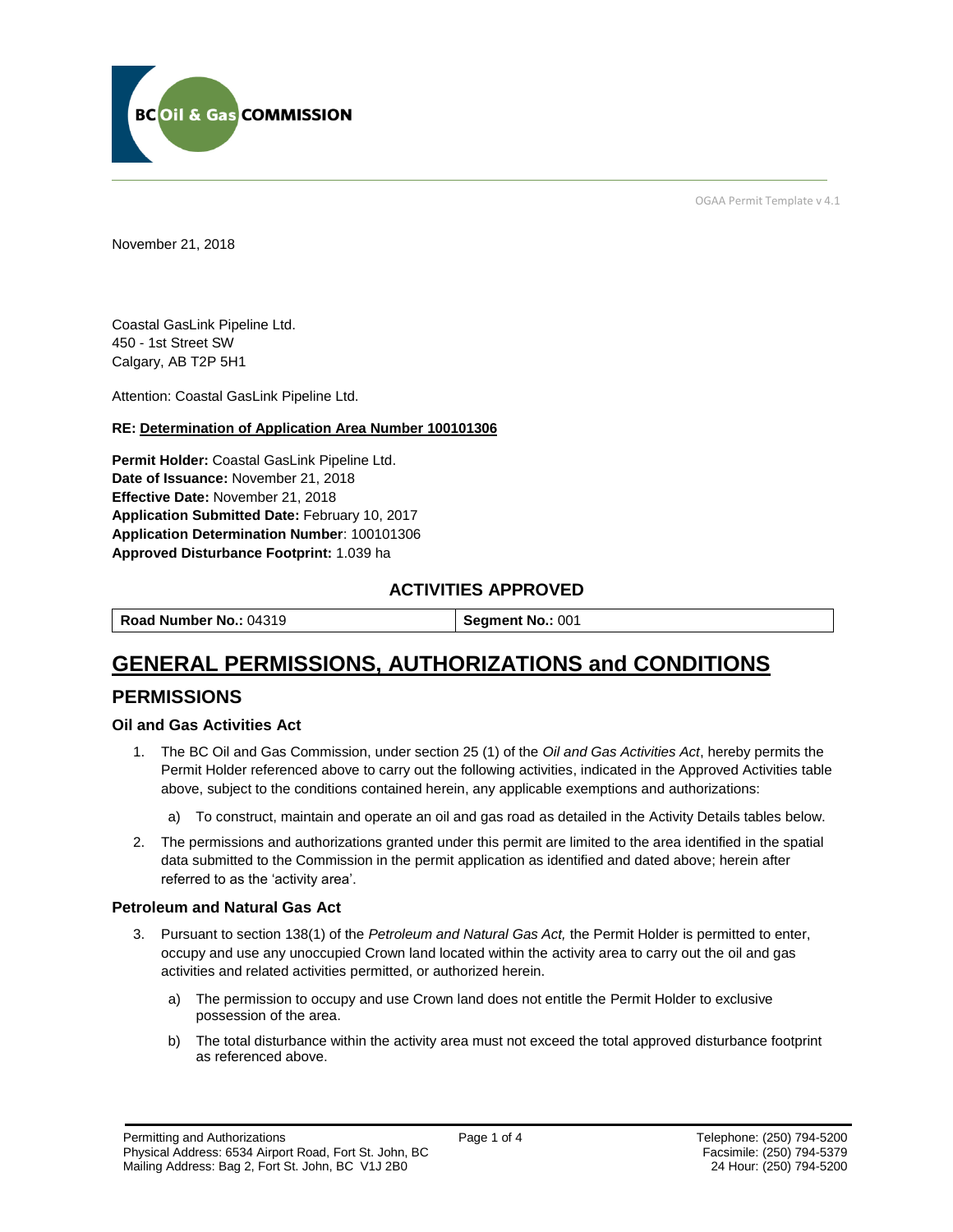## **AUTHORIZATIONS**

#### **Forest Act**

4. The Commission, pursuant to section 47.4 of the *Forest Act*, hereby authorizes the removal of Crown timber from the activity area under the cutting permits associated with the Master Licence(s) as follows:

**Master Licence to Cut No.:** M02617

**Cutting Permit No.:** 8

**Timber Mark No.:** MTC716

**Total New Cut:** 0.190

**Forest District**: (DKM) Coast Mountains Natural Resource District

**Region:** Interior

5. The cutting permits are deemed spent upon the submission of the post-construction plan or upon either the cancellation or expiry of the activities authorized under the permit.

## **CONDITIONS**

#### **Notification**

- 6. Within 60 days of the completion of construction activities under this permit, the Permit Holder must submit to the Commission a post-construction plan as a shapefile and PDF plan accurately identifying the location of the total area actually disturbed under this permit. The shapefile and plan must be submitted via eSubmission.
- 7. At least 5 (five) working days prior to the commencement of construction, the Permit Holder must provide a notice of works to any First Nation(s) who may have Aboriginal Interests identified, as per the BC First Nations Consultative Areas Database, within the area in which the works are to occur.

#### **General**

- 8. The rights granted by this permit in relation to unoccupied Crown land are subject to all subsisting grants to or rights of any person made or acquired under the *Coal Act, Forest Act, Land Act, Mineral Tenure Act, Petroleum and Natural Gas Act, Range Act, Water Sustainability Act* or *Wildlife Act*, or any extension or renewal of the same.
- 9. The Permit Holder must not assign, sublicense or permit any person other than its employees, contractors or representatives, to use or occupy any Crown land within the activity area without the Commission's written consent.
- 10. The Permit Holder must ensure that any Crown land within the activity area is maintained in a condition so as to minimize hazards, including but not limited to hazards associated with storage of materials and equipment.
- 11. The Permit Holder must ensure that any Crown land within the activity area is maintained free of garbage, debris and unused equipment.

#### **Environmental**

- 12. Construction activities must not result in rutting, compaction or erosion of soils that cannot be reasonably rehabilitated to similar levels of soil productivity that existed on the activity area prior to the construction activities taking place.
- 13. Any temporary access must be constructed and maintained in a manner that provides for proper surface drainage, prevents pooling on the surface, and maintains slope integrity.
- 14. Except with leave of the Commission, the permit holder must not undertake clearing activities between April 1 and September 15 or within 30 metres of any active marbled murrelet nest.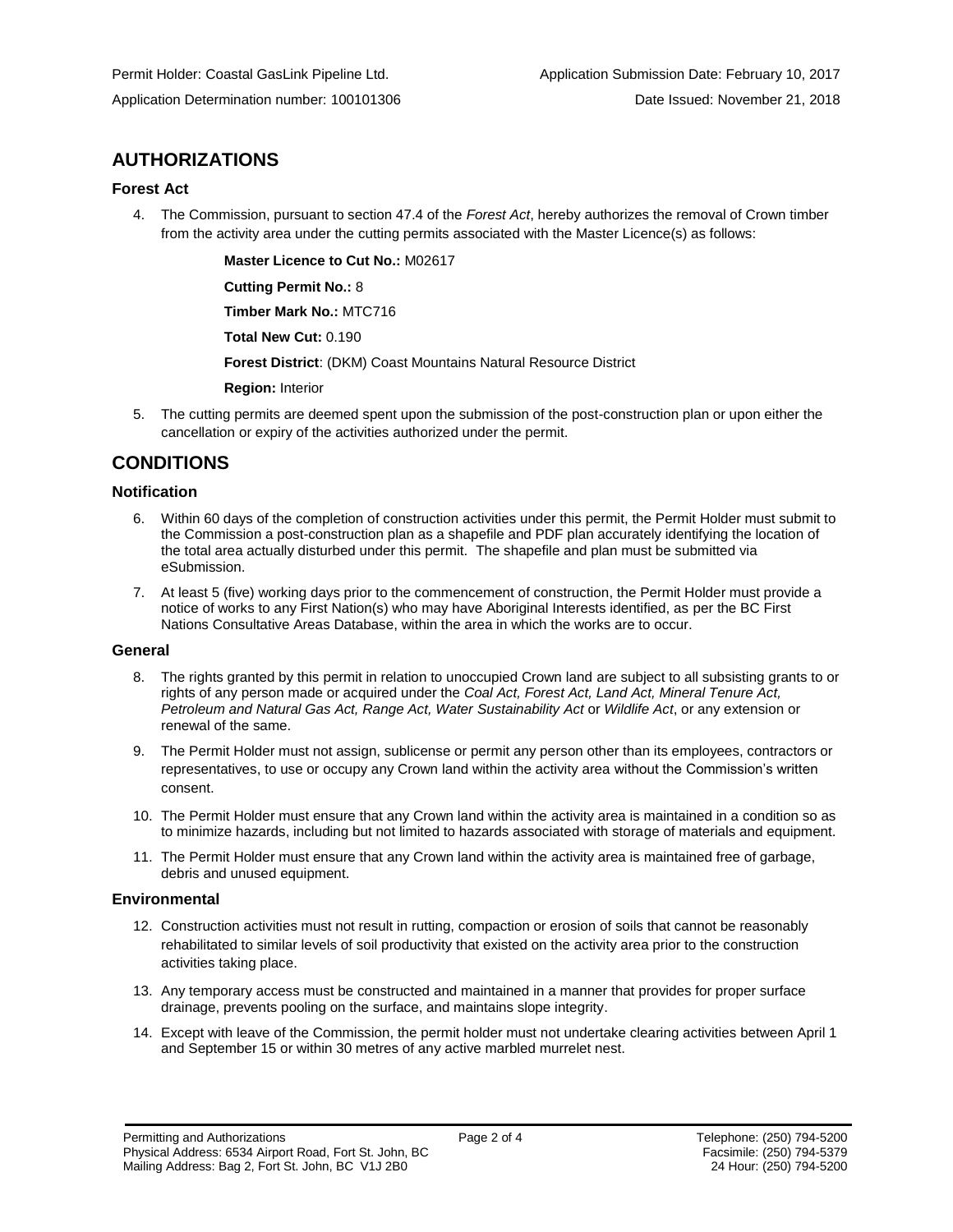#### **Clearing**

- 15. The Permit Holder is permitted to fell any trees located on Crown land within 1.5 tree lengths of the activity area that are considered to be a safety hazard according to *Workers Compensation Act* regulations and must be felled in order to eliminate the hazard. Trees or portions of these trees that can be accessed from the activity area without causing damage to standing timber may be harvested.
- 16. The holder of the cutting permit must pay to the government, stumpage and any waste billing determined in accordance with the terms of this authorization.
- 17. All harvested Crown Timber must be marked with the cutting permit's associated Timber Mark.
- 18. Any waste assessments applied under the Master Licence to Cut are subject to the merchantability specifications and monetary waste billing requirements in the Provincial Logging Residue and Waste Manual specific to the region associated with the Cutting Permit authorization.
- 19. Stumpage for Cutting Permit No. 8 will be calculated in accordance with the Interior Appraisal Manual as amended from time to time.

#### **Archaeology**

- 20. If artifacts, features, materials or things protected under section 13(2) of the Heritage Conservation Act are identified the permit holder must, unless the permit holder holds a permit under section 12 of the Heritage Conservation Act issued by the Commission in respect of that artifact, feature, material or thing:
	- a. immediately cease all work in the vicinity of the artifacts, features, materials or things;
	- b. immediately notify the Commission and the Archaeology Branch of the Ministry of Forests, Lands and Natural Resource Operations
	- c. refrain from resuming work in the vicinity of the artifacts, features, materials or things except in accordance with an appropriate mitigation plan that has been prepared in accordance with the Heritage Conservation Act and approved by the Archaeology Branch of the Ministry of Forests, Lands and Natural Resource Operations.

# **ACTIVITY SPECIFIC DETAILS PERMISSIONS, and CONDITIONS**

### **ROAD**

**Land Area Number:** 100002023 **Road Number:** 04319 **Road Type:** Long-Term - All-Weather

## **ACTIVITY DETAILS**

| <b>Seg No.: 001</b> | <b>Zone: 9 From: N</b> 5992917.538 E 544344.039 To: N 5992912.33 E 544083.054 |  |
|---------------------|-------------------------------------------------------------------------------|--|
|---------------------|-------------------------------------------------------------------------------|--|

*All permissions for this activity are subject to the following conditions:*

#### **Road Conditions**

21. The Permit Holder will immediately effect, and keep in force insurance of an amount not less than \$1,000,000 protecting the Province, the Commission and the Permit Holder (without any rights of cross-claim or subrogation) against claims for personal injury, death, property damage, or third party liability claims arising from any accident or occurrence on the activity area.

# **ADVISORY GUIDANCE**

- 1. Construction Plan, CGW4703-MCSL-G-MP-1005-RW-151.0-Sketch-Rev 0.pdf, is for the Permit Holder's internal reference only and was not reviewed as a decision tool for this permit, nor does it form an integral part of this permit.
- 2. Instructions for submitting notice of construction start, as required by regulation, can be found in the Oil and Gas Activity Operations Manual on the Commission's website.